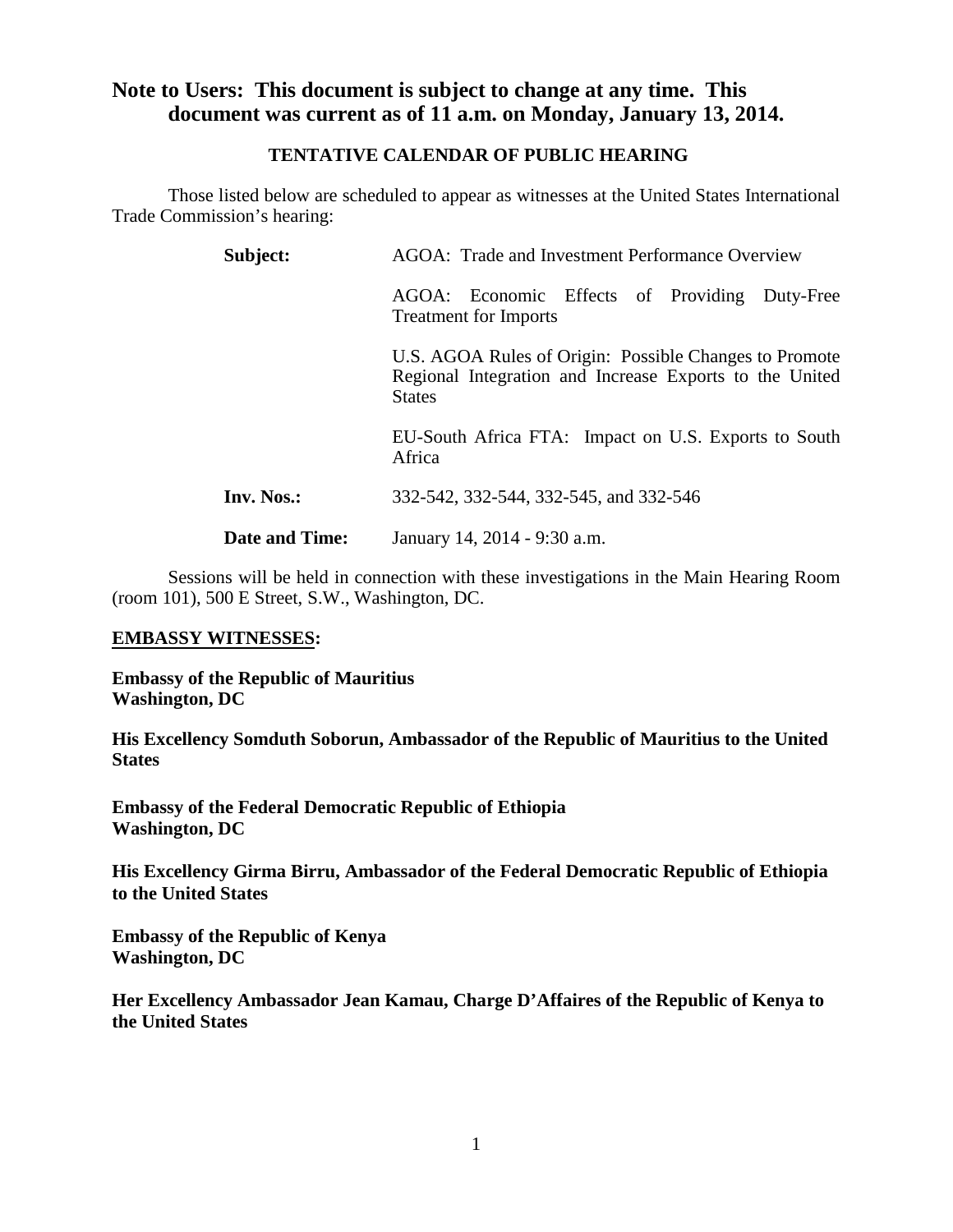# **PANEL 1**

| <b>ORGANIZATION AND WITNESS:</b>                                                       | <b>TIME ALLOCATION:</b> |
|----------------------------------------------------------------------------------------|-------------------------|
| Common Market of Eastern and Southern<br>Africa ("COMESA")                             | 10 minutes              |
| <b>Dennis Matanda, Head of Government Relations,</b><br>Manchester Trade Limited, Inc. |                         |
| New Markets Lab ("NML")<br>Washington, DC                                              | 10 minutes              |
| Katrin Kuhlmann, President and Founder, Senior Advisor,<br>Corporate Council on Africa |                         |
| Manchester Trade Limited, Inc.<br>Washington, DC                                       | 10 minutes              |
| <b>Stephen Lande, President</b>                                                        |                         |
| Progressive Economy<br>Washington, DC                                                  | 10 minutes              |
| <b>Edward Gresser, Director</b>                                                        |                         |
| Africa Business Initiative<br>U.S. Chamber of Commerce<br>Washington, DC               | 10 minutes              |
| <b>Scott Eisner, Vice President</b>                                                    |                         |
| National Foreign Trade Council, Inc.<br>Washington, DC                                 | 10 minutes              |
| J. Daniel O'Flaherty, Vice President                                                   |                         |
| <b>Coalition of Services Industries</b><br>Washington, DC                              | 10 minutes              |
| Peter Allgeier, President                                                              |                         |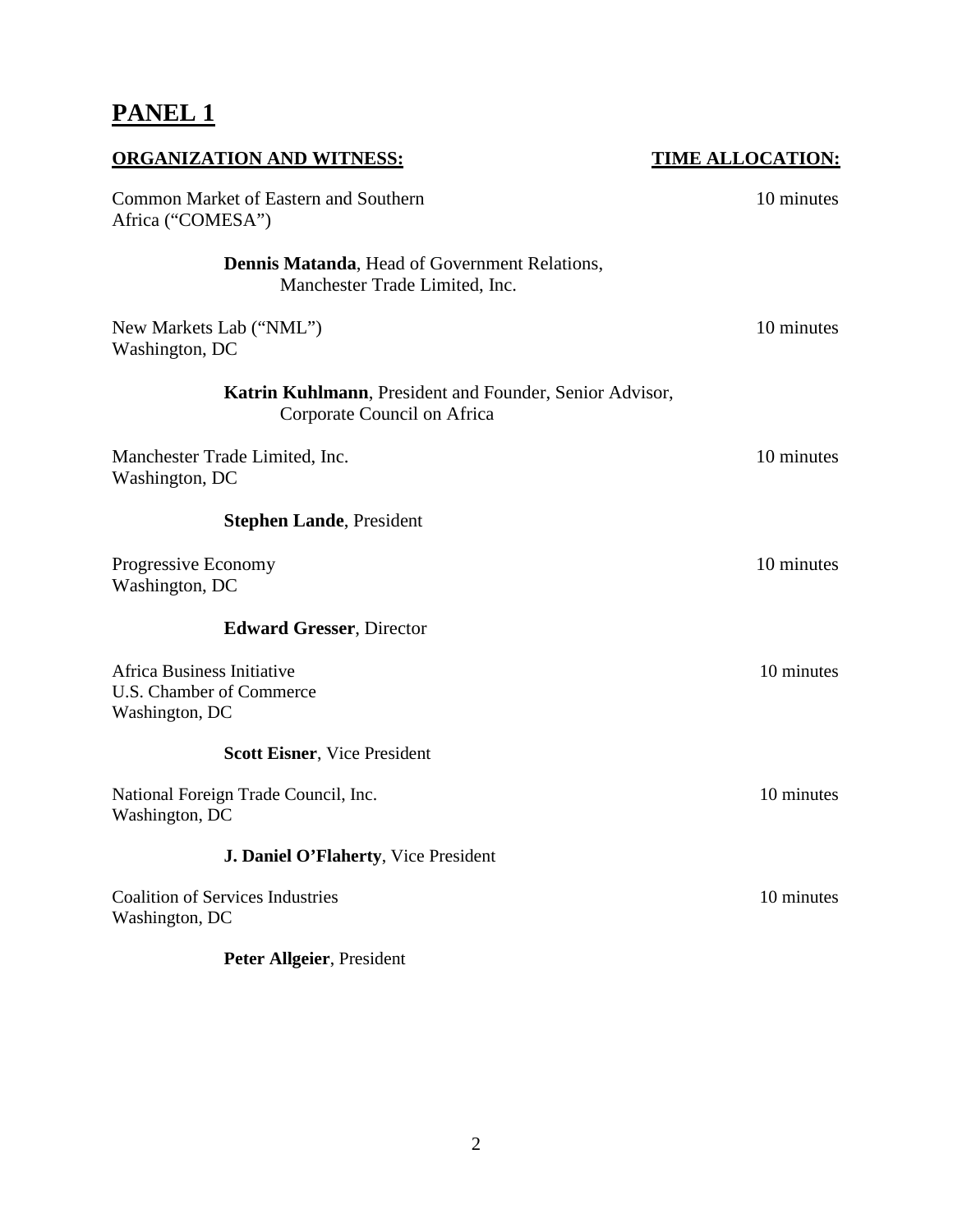# **PANEL 2 (continued)**

| <b>ORGANIZATION AND WITNESS:</b>                                                                    | <b>TIME ALLOCATION:</b> |
|-----------------------------------------------------------------------------------------------------|-------------------------|
| Covington & Burling LLP<br>Washington, DC                                                           | 10 minutes              |
| Dr. Witney Schneidman, Senior International Advisor                                                 |                         |
| African Coalition for Trade Inc.<br>Washington, DC                                                  | 10 minutes              |
| <b>Paul Ryberg, President</b>                                                                       |                         |
| African Cotton and Textile Industries Federation ("ACTIF")<br>Nairobi, Kenya                        | 10 minutes              |
| Jaswinder Bedi, Chariman                                                                            |                         |
| American Apparel & Footwear Association ("AAFA")<br>Arlington, VA                                   | 10 minutes              |
| <b>Stephen Lamar, Executive Vice President</b>                                                      |                         |
| National Chicken Council<br>USA Poultry & Egg Export Council<br>Washington, DC                      | 10 minutes              |
| William P. Roenigk, Consultant                                                                      |                         |
| Kevin Brosch, Principal, DTB Associates                                                             |                         |
| McDermott Will & Emery<br>Washington, DC<br>on behalf of                                            | 10 minutes              |
| California Cling Peach Board                                                                        |                         |
| <b>Rich Hudgins, President and Chief Executive Officer,</b><br>California Canning Peach Association |                         |
| <b>Carolyn B. Gleason</b>                                                                           |                         |
| Pamela D. Walther                                                                                   | OF COUNSEL              |